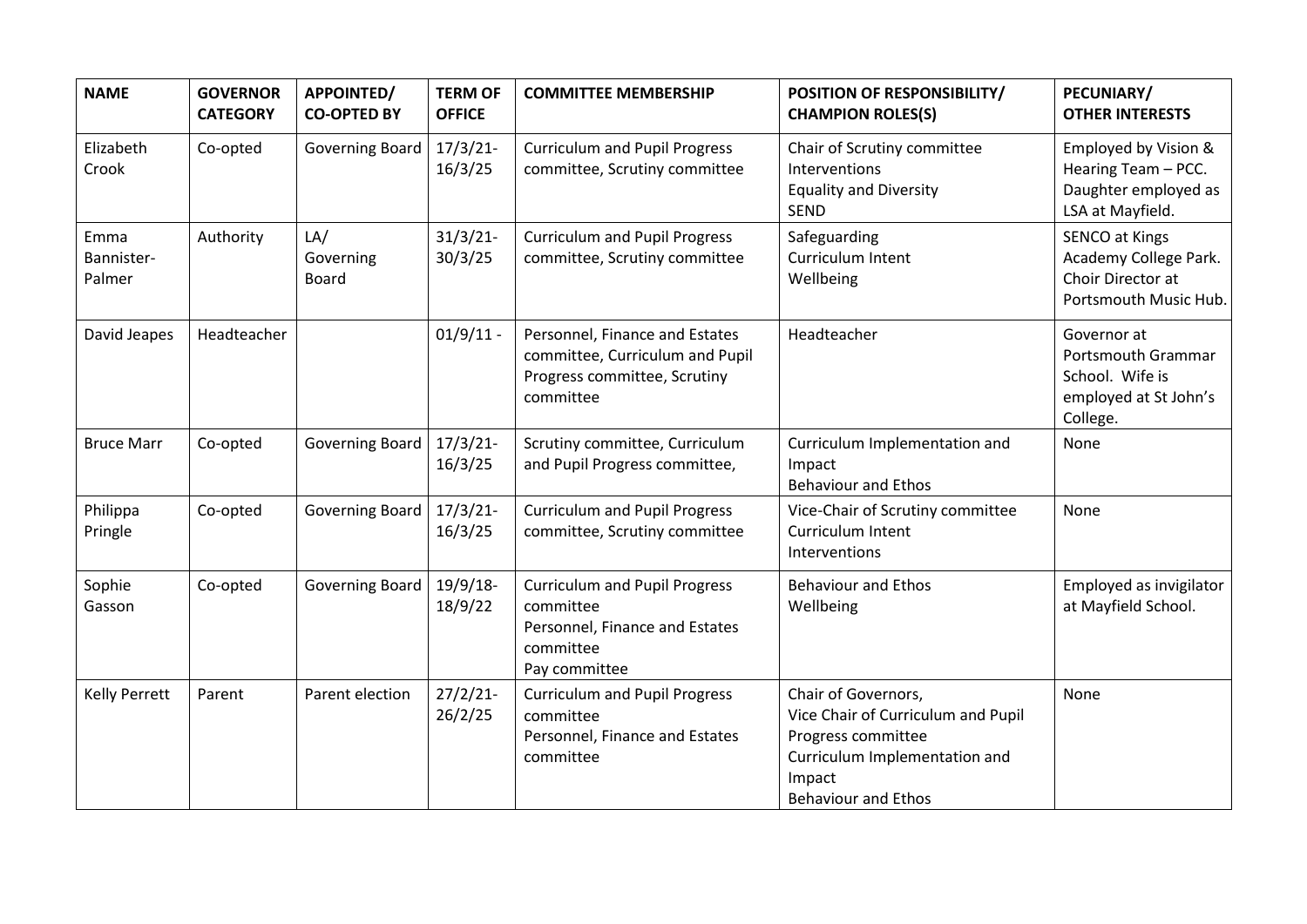| Jason Crouch             | Parent   | Parent election | $27/2/21$ -<br>26/2/25   | Personnel, Finance and Estates<br>committee<br>Scrutiny committee<br><b>Curriculum and Pupil Progress</b><br>committee | Vice Chair Personnel, Finance and<br>Estates committee<br>Reading<br>Wellbeing                                                                         | Treasurer of the<br>Friends of Mayfield.          |
|--------------------------|----------|-----------------|--------------------------|------------------------------------------------------------------------------------------------------------------------|--------------------------------------------------------------------------------------------------------------------------------------------------------|---------------------------------------------------|
| <b>Judith Firth</b>      | Co-opted | Governing Board | $17/3/21$ -<br>16/3/25   | <b>Curriculum and Pupil Progress</b><br>Training<br>committee                                                          |                                                                                                                                                        | Member of staff.                                  |
| Stephen<br>Pople         | Co-opted | Governing Board | $11/07/18$ -<br>10/07/22 | <b>Curriculum and Pupil Progress</b><br>committee                                                                      | Chair Personnel, Finance and Estates<br>committee<br><b>Behaviour and Ethos</b><br>Reading                                                             | <b>None</b>                                       |
| Richard<br><b>Buchan</b> | Co-opted | Governing Board | $11/07/18$ -<br>10/07/22 | <b>Curriculum and Pupil Progress</b><br>committee Pay<br>committee<br>Personnel, Finance and Estates<br>committee      | Interventions<br><b>Equality and Diversity</b>                                                                                                         | None                                              |
| Lee Nolan                | Co-opted | Governing Board | $11/07/18$ -<br>10/07/22 | <b>Curriculum and Pupil Progress</b><br>committee<br>Personnel, Finance and Estates<br>committee<br>Scrutiny committee | Curriculum Intent<br><b>Behaviour and Ethos</b>                                                                                                        | None                                              |
| Andrew<br>Frazer         | Co-opted | Governing Board | $10/7/19$ -<br>9/07/23   | <b>Curriculum and Pupil Progress</b><br>Scrutiny committee                                                             | Curriculum Implementation and<br>Impact<br><b>Equality and Diversity</b>                                                                               | Spouse on the<br>committee of Little<br>Sunbeams. |
| <b>Claire Burrell</b>    | Co-opted | Governing Board | 22/01/20-<br>21/01/24    | <b>Curriculum and Pupil Progress</b><br>committee<br>Scrutiny committee                                                | Vice Chair of Governors, Chair of<br><b>Curriculum and Pupil Progress</b><br>committee<br>Curriculum Intent<br>Curriculum Implementation and<br>Impact | Employed at the<br>University of<br>Portsmouth.   |
| Alex Franklin            | Staff    | School staff    | $19/4/21$ -<br>18/4/25   | <b>Curriculum and Pupil Progress</b><br>committee                                                                      | <b>Training</b>                                                                                                                                        | Member of staff.                                  |
| Victoria Page            | Co-opted | Governing Board | $30/3/22$ -<br>30/3/26   | <b>Curriculum and Pupil Progress</b><br>committee                                                                      |                                                                                                                                                        |                                                   |